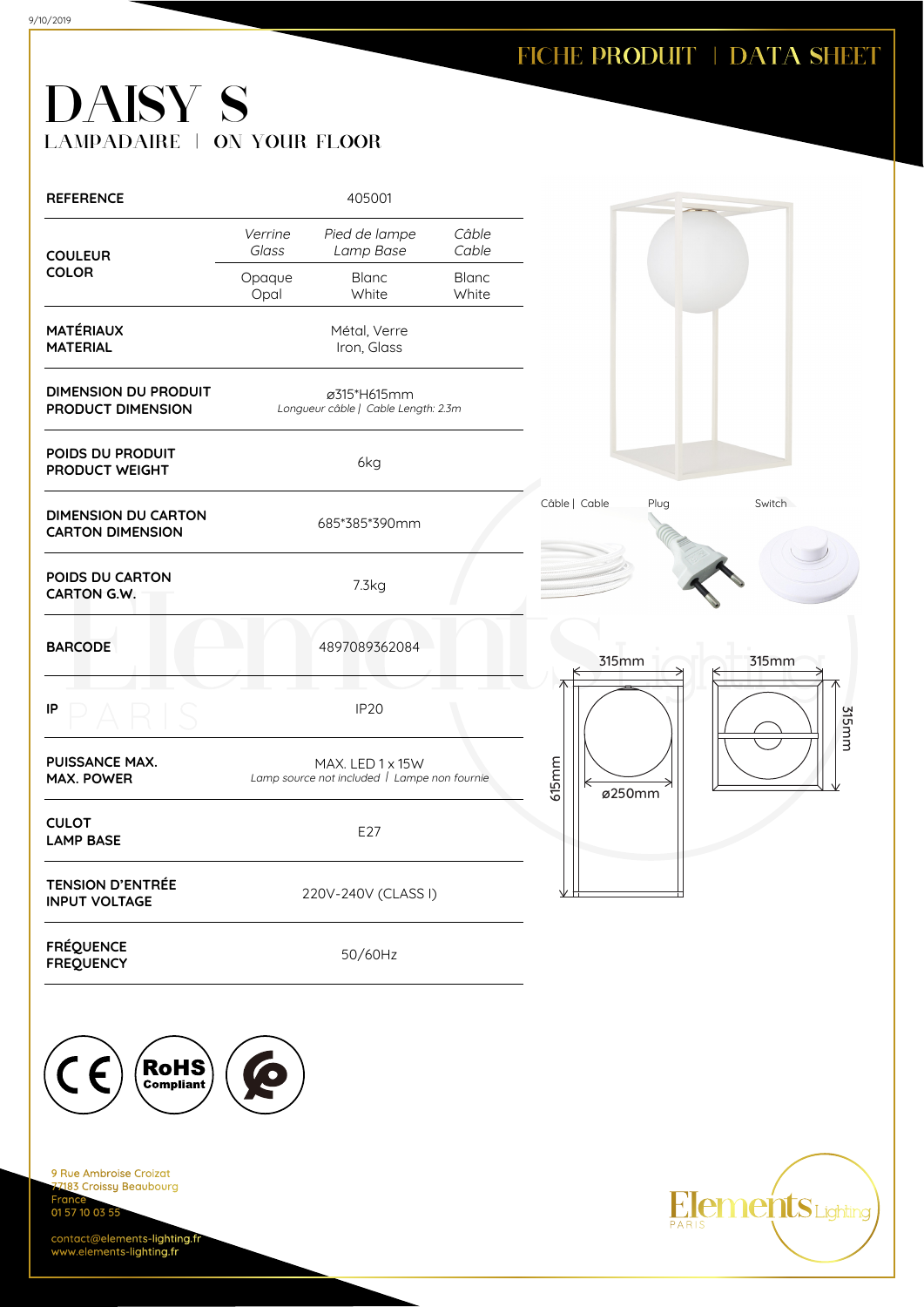**Elements** Lighting

# DAISY S LAMPADAIRE | ON YOUR FLOOR

| <b>REFERENCE</b>                                      |                  | 405002                                                           |                      |               |        |  |
|-------------------------------------------------------|------------------|------------------------------------------------------------------|----------------------|---------------|--------|--|
| <b>COULEUR</b>                                        | Verrine<br>Glass | Pied de lampe<br>Lamp Base                                       | Câble<br>Cable       |               |        |  |
| <b>COLOR</b>                                          | Opaque<br>Opal   | Noir<br><b>Black</b>                                             | Noir<br><b>Black</b> |               |        |  |
| <b>MATÉRIAUX</b><br><b>MATERIAL</b>                   |                  | Métal, Verre<br>Iron, Glass                                      |                      |               |        |  |
| <b>DIMENSION DU PRODUIT</b><br>PRODUCT DIMENSION      |                  | ø315*H615mm<br>Longueur câble   Cable Length: 2.3m               |                      |               |        |  |
| POIDS DU PRODUIT<br>PRODUCT WEIGHT                    |                  | 6kg                                                              |                      |               |        |  |
| <b>DIMENSION DU CARTON</b><br><b>CARTON DIMENSION</b> |                  | 685*385*390mm                                                    |                      | Câble   Cable | Plug   |  |
| POIDS DU CARTON<br>CARTON G.W.                        |                  | 7.3kg                                                            |                      |               |        |  |
| <b>BARCODE</b>                                        |                  | 4897089362091                                                    |                      |               | 315mm  |  |
| IP                                                    |                  | <b>IP20</b>                                                      |                      |               |        |  |
| <b>PUISSANCE MAX.</b><br><b>MAX. POWER</b>            |                  | MAX. LED 1 x 15W<br>Lamp source not included   Lampe non fournie |                      | $615$ mm      | ø250mm |  |
| <b>CULOT</b><br><b>LAMP BASE</b>                      |                  | E27                                                              |                      |               |        |  |
| <b>TENSION D'ENTRÉE</b><br><b>INPUT VOLTAGE</b>       |                  | 220V-240V (CLASS I)                                              |                      |               |        |  |
| <b>FRÉQUENCE</b><br><b>FREQUENCY</b>                  |                  | 50/60Hz                                                          |                      |               |        |  |

9 Rue Ambroise Croizat nas<br>2183 Croissy Beaubourg Fran 01 57 10 03 55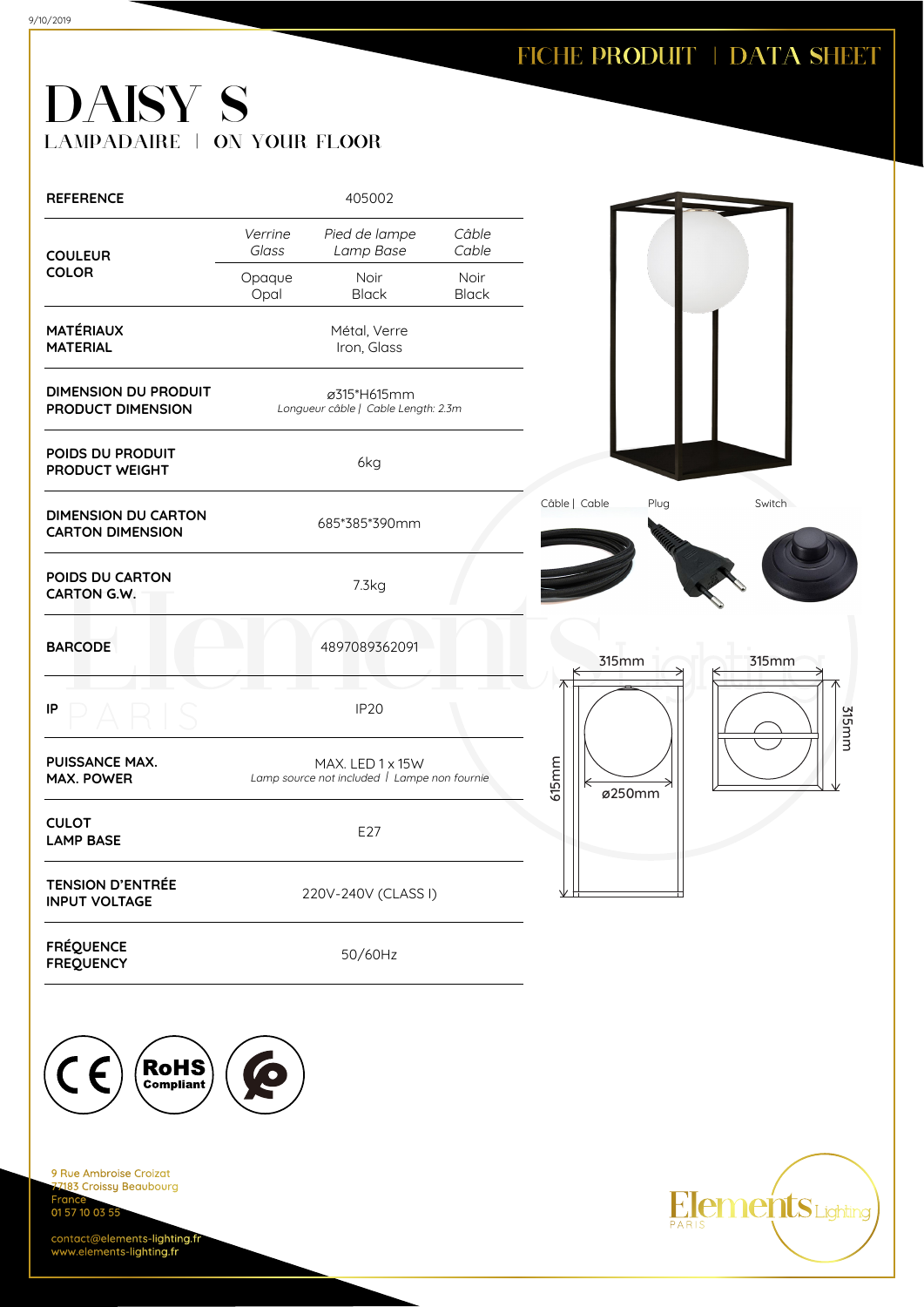**Elements** Lighting

## DAISY S LAMPADAIRE | ON YOUR FLOOR

| <b>REFERENCE</b>                                      |                             | 405003                                                           |                      |                       |        |
|-------------------------------------------------------|-----------------------------|------------------------------------------------------------------|----------------------|-----------------------|--------|
| <b>COULEUR</b>                                        | Verrine<br>Glass            | Pied de lampe<br>Lamp Base                                       | Câble<br>Cable       |                       |        |
| <b>COLOR</b>                                          | Noir Miroir<br>Plated Smoke | Noir<br><b>Black</b>                                             | Noir<br><b>Black</b> |                       |        |
| <b>MATÉRIAUX</b><br><b>MATERIAL</b>                   |                             | Métal, Verre<br>Iron, Glass                                      |                      |                       |        |
| <b>DIMENSION DU PRODUIT</b><br>PRODUCT DIMENSION      |                             | ø315*H615mm<br>Longueur câble   Cable Length: 2.3m               |                      |                       |        |
| POIDS DU PRODUIT<br>PRODUCT WEIGHT                    |                             | 6kg                                                              |                      |                       |        |
| <b>DIMENSION DU CARTON</b><br><b>CARTON DIMENSION</b> |                             | 685*385*390mm                                                    |                      | Câble   Cable<br>Plug | Switch |
| POIDS DU CARTON<br>CARTON G.W.                        |                             | 7.3kg                                                            |                      |                       |        |
| <b>BARCODE</b>                                        |                             | 4897089362091                                                    |                      | 315mm                 | 315mm  |
| IP                                                    |                             | <b>IP20</b>                                                      |                      |                       | 315mm  |
| PUISSANCE MAX.<br><b>MAX. POWER</b>                   |                             | MAX. LED 1 x 15W<br>Lamp source not included   Lampe non fournie |                      | 615mm<br>К<br>ø250mm  |        |
| <b>CULOT</b><br><b>LAMP BASE</b>                      |                             | E27                                                              |                      |                       |        |
| <b>TENSION D'ENTRÉE</b><br><b>INPUT VOLTAGE</b>       |                             | 220V-240V (CLASS I)                                              |                      |                       |        |
| <b>FRÉQUENCE</b><br><b>FREQUENCY</b>                  |                             | 50/60Hz                                                          |                      |                       |        |

9 Rue Ambroise Croizat nes Almerence<br><mark>183 Croissy Beaubourg</mark> **France** 01 57 10 03 55

 $\boldsymbol{\mathcal{P}}$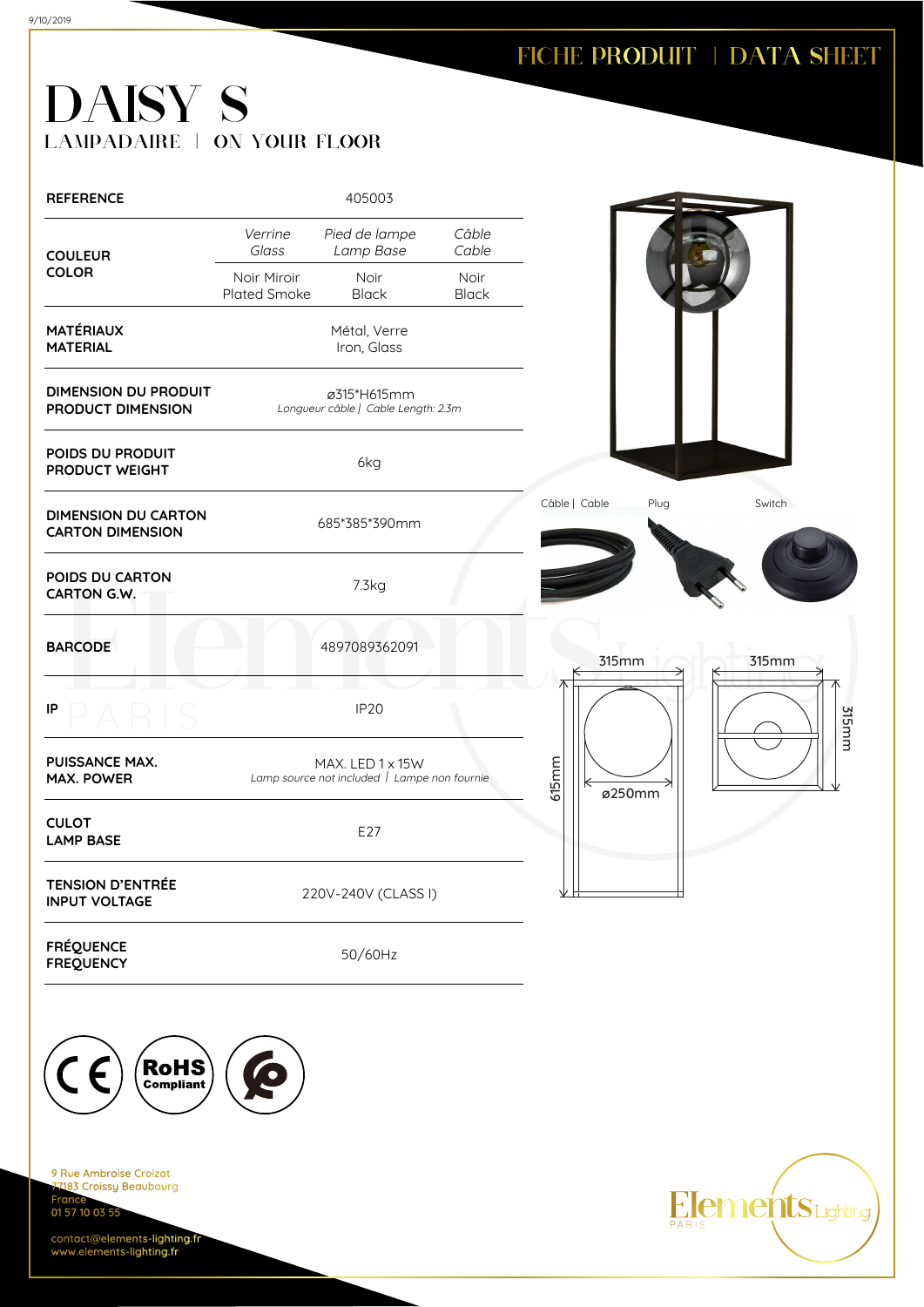# DAISY M LAMPADAIRE | ON YOUR FLOOR

| <b>REFERENCE</b>                                      |                  | 405004                                                           |                       |               |                 |                |
|-------------------------------------------------------|------------------|------------------------------------------------------------------|-----------------------|---------------|-----------------|----------------|
| <b>COULEUR</b>                                        | Verrine<br>Glass | Pied de lampe<br>Lamp Base                                       | Câble<br>Cable        |               |                 |                |
| <b>COLOR</b>                                          | Opaque<br>Opal   | <b>Blanc</b><br>White                                            | <b>Blanc</b><br>White |               |                 |                |
| <b>MATÉRIAUX</b><br><b>MATERIAL</b>                   |                  | Métal, Verre<br>Iron, Glass                                      |                       |               |                 |                |
| <b>DIMENSION DU PRODUIT</b><br>PRODUCT DIMENSION      |                  | ø315*H1450mm<br>Longueur câble   Cable Length: 2.3m              |                       |               |                 |                |
| POIDS DU PRODUIT<br>PRODUCT WEIGHT                    |                  | 7.4kg                                                            |                       |               |                 |                |
| <b>DIMENSION DU CARTON</b><br><b>CARTON DIMENSION</b> |                  | 1520*385*390mm                                                   |                       | Câble   Cable | Plug            | Switch         |
| POIDS DU CARTON<br><b>CARTON G.W.</b>                 |                  | 10.1kg                                                           |                       |               |                 |                |
| <b>BARCODE</b>                                        |                  | 4897089362114                                                    |                       |               | 315mm<br>ø250mm | 315mm<br>315mm |
| IP                                                    |                  | <b>IP20</b>                                                      |                       |               |                 |                |
| PUISSANCE MAX.<br><b>MAX. POWER</b>                   |                  | MAX. LED 1 x 15W<br>Lamp source not included   Lampe non fournie |                       | 1450mm        |                 |                |
| <b>CULOT</b><br><b>LAMP BASE</b>                      |                  | E27                                                              |                       |               |                 |                |
| <b>TENSION D'ENTRÉE</b><br><b>INPUT VOLTAGE</b>       |                  | 220V-240V (CLASS I)                                              |                       |               |                 |                |
| <b>FRÉQUENCE</b><br><b>FREQUENCY</b>                  |                  | 50/60Hz                                                          |                       |               |                 |                |



9 Rue Ambroise Croizat nes Almerence<br><mark>183 Croissy Beaubourg</mark> **France** 01 57 10 03 55

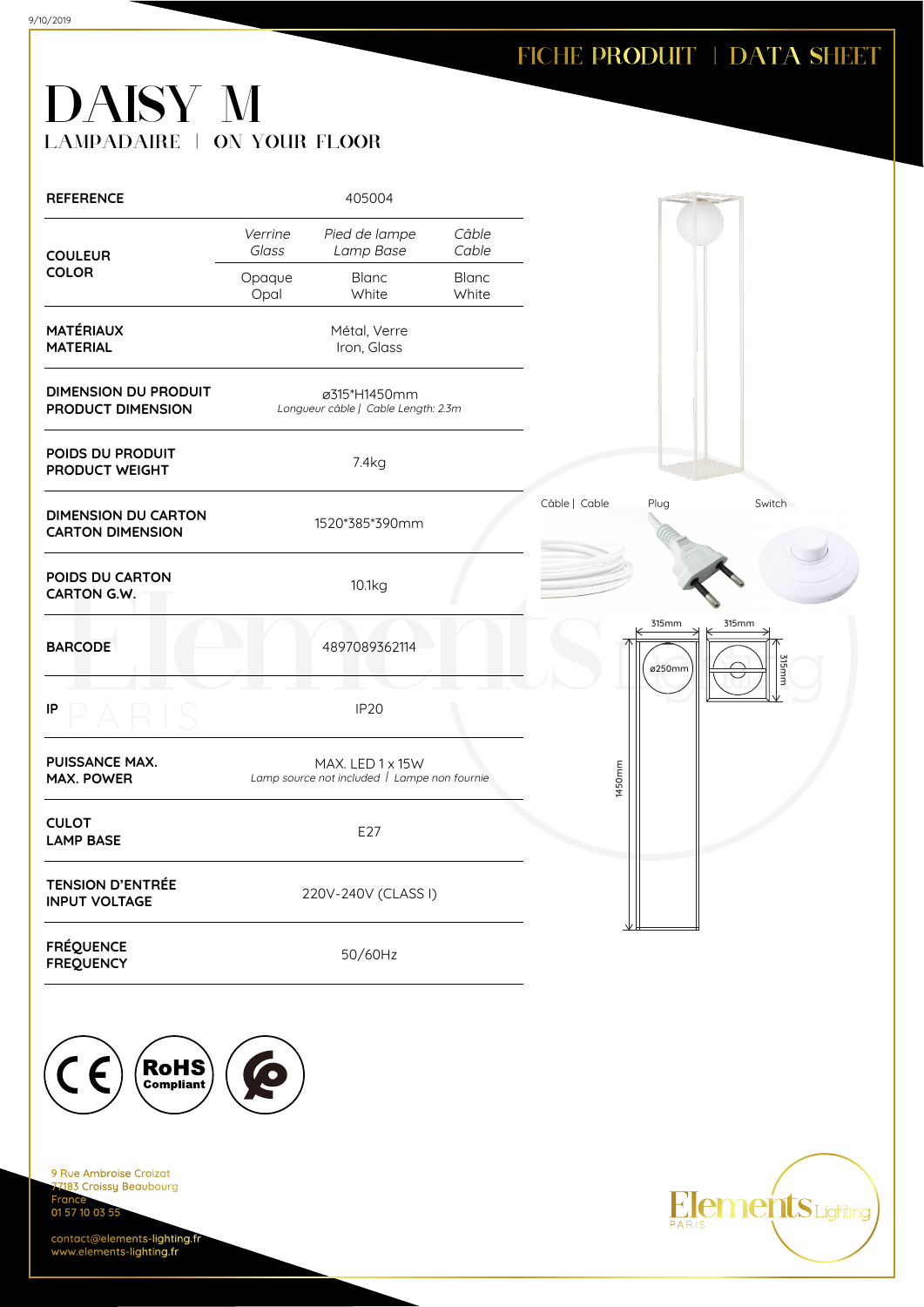# DAISY M LAMPADAIRE | ON YOUR FLOOR

| <b>REFERENCE</b>                                      |                  | 405005                                                           |                      |               |                 |                |
|-------------------------------------------------------|------------------|------------------------------------------------------------------|----------------------|---------------|-----------------|----------------|
| <b>COULEUR</b>                                        | Verrine<br>Glass | Pied de lampe<br>Lamp Base                                       | Câble<br>Cable       |               |                 |                |
| <b>COLOR</b>                                          | Opaque<br>Opal   | Noir<br><b>Black</b>                                             | Noir<br><b>Black</b> |               |                 |                |
| <b>MATÉRIAUX</b><br><b>MATERIAL</b>                   |                  | Métal, Verre<br>Iron, Glass                                      |                      |               |                 |                |
| <b>DIMENSION DU PRODUIT</b><br>PRODUCT DIMENSION      |                  | ø315*H1450mm<br>Longueur câble   Cable Length: 2.3m              |                      |               |                 |                |
| POIDS DU PRODUIT<br>PRODUCT WEIGHT                    |                  | 7.4kg                                                            |                      |               |                 |                |
| <b>DIMENSION DU CARTON</b><br><b>CARTON DIMENSION</b> |                  | 1520*385*390mm                                                   |                      | Câble   Cable | Plug            | Switch         |
| POIDS DU CARTON<br><b>CARTON G.W.</b>                 |                  | 10.1kg                                                           |                      |               |                 |                |
| <b>BARCODE</b>                                        |                  | 4897089362121                                                    |                      |               | 315mm<br>ø250mm | 315mm<br>315mm |
| IP                                                    |                  | IP <sub>20</sub>                                                 |                      |               |                 |                |
| PUISSANCE MAX.<br><b>MAX. POWER</b>                   |                  | MAX. LED 1 x 15W<br>Lamp source not included   Lampe non fournie |                      | 1450mm        |                 |                |
| <b>CULOT</b><br><b>LAMP BASE</b>                      |                  | E27                                                              |                      |               |                 |                |
| <b>TENSION D'ENTRÉE</b><br><b>INPUT VOLTAGE</b>       |                  | 220V-240V (CLASS I)                                              |                      |               |                 |                |
| <b>FRÉQUENCE</b><br><b>FREQUENCY</b>                  |                  | 50/60Hz                                                          |                      |               |                 |                |



9 Rue Ambroise Croizat nes Almerence<br><mark>183 Croissy Beaubourg</mark> **France** 01 57 10 03 55